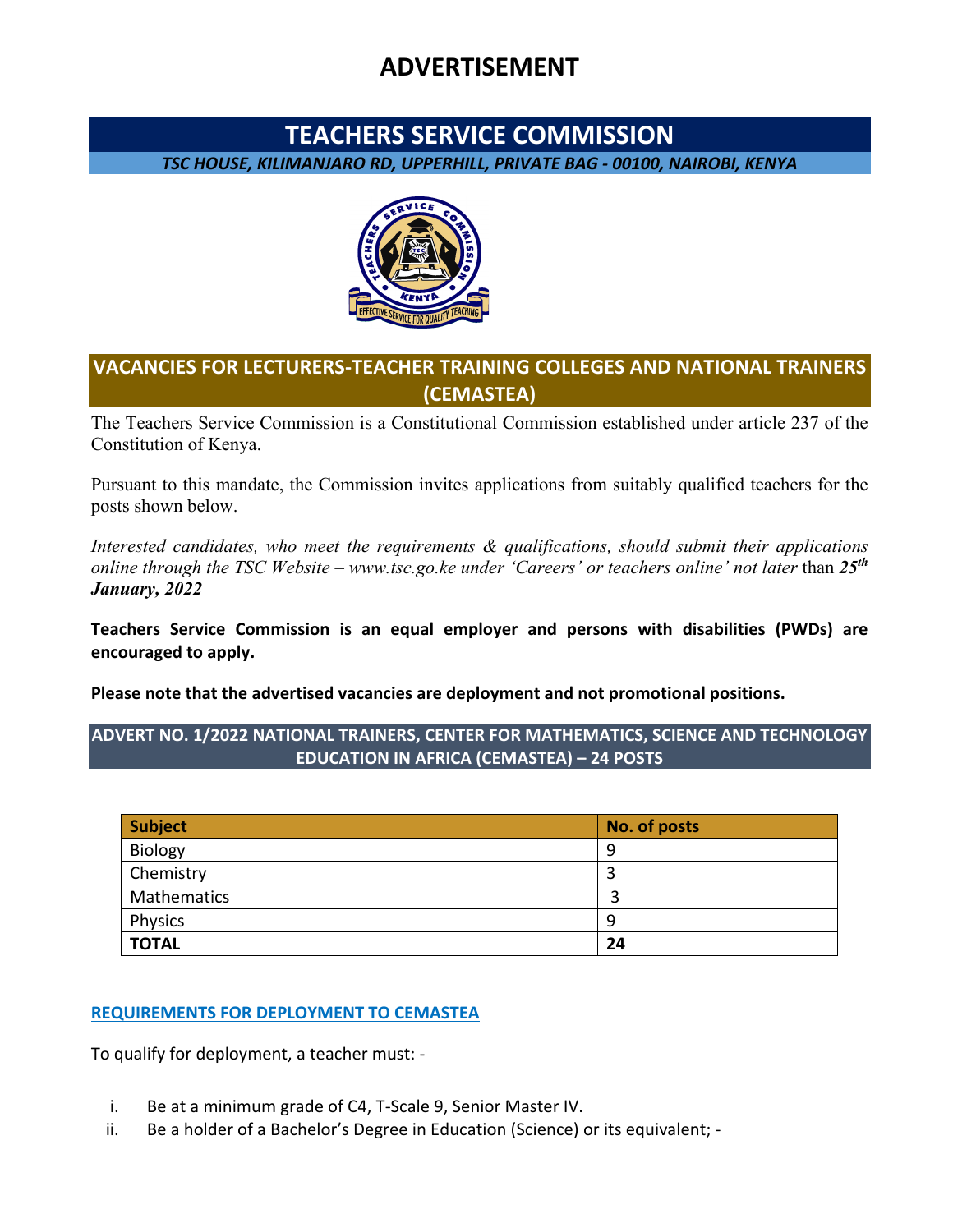- iii. Have been a County Trainer-CEMASTEA for at least three years;
- iv. Have demonstrated professionalism and good performance;
- v. Have demonstrated proficiency in computer literacy and ICT integration in teaching;
- vi. Have participated in the performance appraisal process.

NB: Master's Degree in a relevant area is an added advantage.

Applicants shall be required to upload the following documents during applications:

- **a) Letter of appointment to the current grade.**
- **b) Highest Academic Qualification.**
- **c) Letter of appointment as CEMASTEA County Trainer.**
- **d) Certificate in Computer applications.**
- **e) Certificate/s of Participation in the use of ICT integration in Education.**

| <b>Subject</b>                              | No. of posts   |
|---------------------------------------------|----------------|
| Mathematics.                                | 13             |
| Physics/ Chemistry (Science And Technology) | 4              |
| Biology/-Chemistry((Science And Technology) | 3              |
| Computer Studies/-(ICT integration)         |                |
| Physical Education.                         | 11             |
| English/Lit                                 | 8              |
| Kiswahili/CRE                               | 9              |
| Home-Science.                               | 17             |
| Agriculture.                                | 13             |
| Art and Design (Art & Craft)                | 5              |
| Fine Art(Art & Craft)                       | 6              |
| History/Geography-(Social studies)          | 3              |
| Music.                                      | 18             |
| Islamic Religious Education.                |                |
| Woodwork.                                   | $\overline{2}$ |
| French.                                     | 4              |
| <b>TOTAL</b>                                | 130            |

To qualify for deployment, a teacher must: -

- i. Be at a minimum grade of C4, T-Scale 9, Senior Master IV.
- ii. Be a holder of a Bachelor's Degree in Education or its equivalent.
- iii. Have participated in the performance appraisal process.

NB: Master's Degree in a relevant area will be an added advantage.